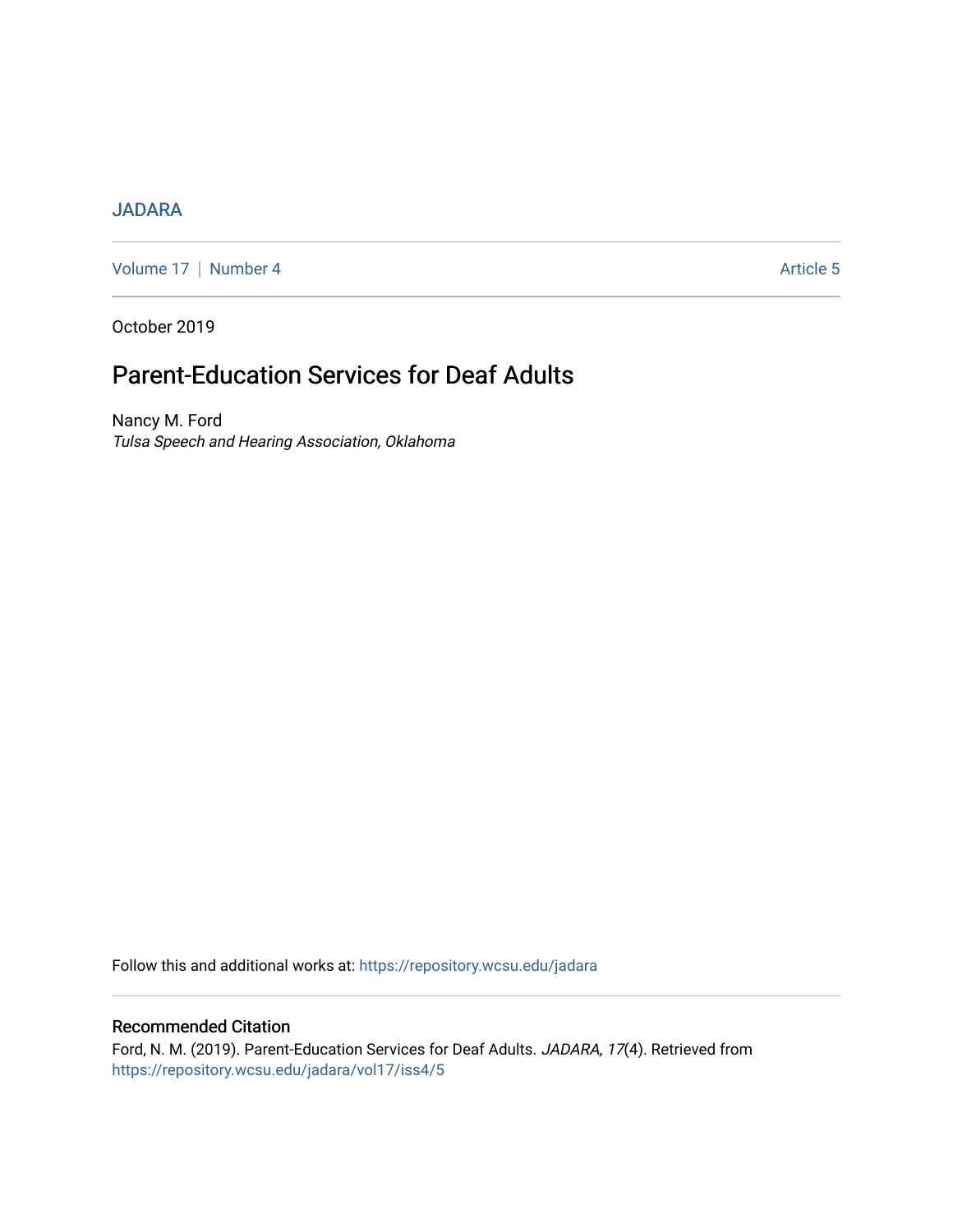## PARENT - EDUCATION SERVICES FOR DEAF ADULTS

#### Nancy M. Ford Tulsa Speech and Hearing Association Tulsa, OK

Developmental psychologists have tradi tionally stressed the importance of a good parent-child relationship. Special emphasis has been placed on intercommunication be tween parent and child as primary for healthy social, psychological, and intellectual develop ment of the child (Hess, 1969; Roff, 1950). Parents have been described as being "peoplemakers": responsible for a child's feelings of self-worth, responsible for communication of meaning between family members, and re sponsible for conveying the rules which link individuals to the larger society (Satir, 1972). Related to this, there exists an abundance of research literature addressing the many dif ficulties encountered when a deaf child is bom into a hearing family (i.e., to hearing parents) as 90% of deaf people are (Schein & Delk, 1974). Grinker (1969) pointed to inadaquacies in early parent-child relationships as having long-standing detrimental influences on the psychological development of the child. Mindel and Vemon (1971) summarized the nature of the research findings by pointing to the nature of the hearing parents' early reactions to the discovery of the deafness and sub sequent handling of the child as contributing to the noted poor social and emotional adjust ment of the deaf individual. They reported that successful family adaptation to childhood deafness was rare due to a lack of early inter vention attempts. They said, "As a conse quence, deaf children become progressively more isolated from their families and from the hearing society" (p. 24). This isolation exerts a strong influence on the deaf individual's ad justment and future ability to assume adult roles and responsiblities.

This article will address the deaf person's preparedness to assume parent-roles. Re search evidence will be presented which indi cates the need for development and provision of services aimed at improving and enhancing the parenting abilities of deaf adults.

## Deaf People and Parenting Skills

It has been suggested that people leara parent ing skills from either their own parents or from those individuals responsible for childrearing activities (Satir, 1972). Given the high percen tage of deaf persons having hearing parents (Schein & Delk, 1974) and the reported nature of the parent-child relationship of hearing par ents with their deaf children as previously mentioned (Grinker, 1969; Mindel & Vemon, 1971), the implications regarding the deaf adult's abihty to parent effectively based on experiences with his own parents are clear, and discouraging. Pessimism regarding the deaf adult's parenting skills is deepened by consideration of the number of deaf children who attend residential schools, thus losing par ent contact to institutional group management principles. The institutionalization experi enced by many deaf persons educated in resi dential schools may further serve to reinforce the existence of a deaf subculture where deaf persons tend to associate exclusively with each other. The existence of the deaf subculture often acts to decrease the deaf adult's awareness of the flow of events in the larger culture. "Thus, his proneness to be uninformed of matters that are important to him is intensified" (Williams & Sussman, 1971, p. 24). It follows, then, that deaf parents may be unable to provide the "link", described as a parental responsibility by Satir (1972), for their children to the larger society.

In addition to the concern expressed over the deaf person's poor early experience and subsequent weakness in parenting ability, seri ous questions can be raised with regard to added complications experienced when deaf parents are responsible for raising hearing children. There is a paucity of research litera-

Published by WestCollections: digitalcommons@wcsu, 1984

 $\blacksquare$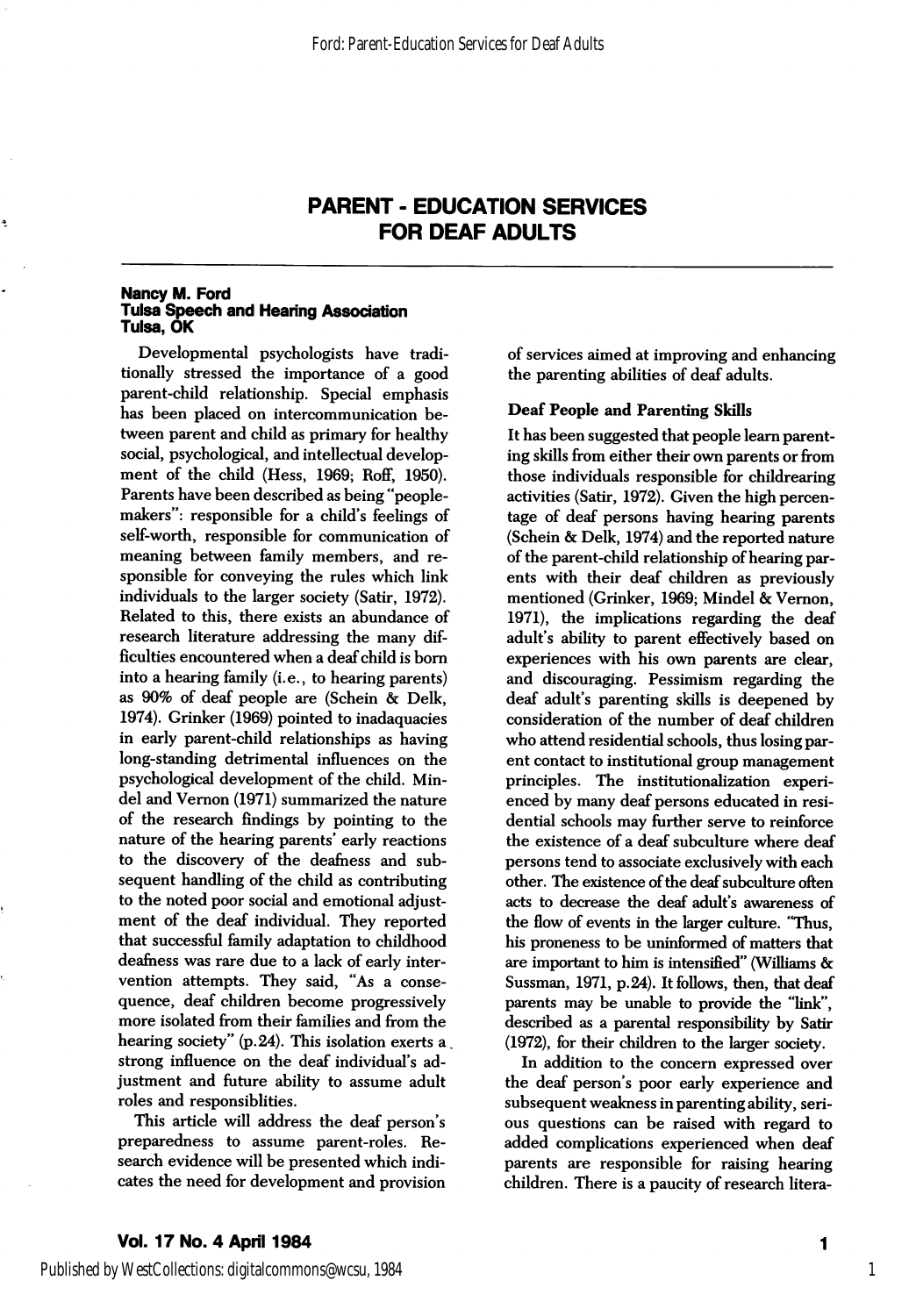## PARENT - EDUCATION SERVICES FOR DEAF ADULTS

ture which examines the potential problems experienced when hearing children are bom to deaf parents. What little information exists points to family relationship difficulties (Goldenberg, Rabinowitz & Kravetz, 1974), with the hearing children suffering "severe communication problems with their environ ment" (Halbreich, 1979, p. 129) as well as ex periencing feelings of extreme alienation (Arlow, 1976; Halbreich, 1979). Hearing chil dren of deaf parents have been described as rejecting their parents, regarding them as de pendent and irresponsible (Greenberg, 1972; Robinson & Weathers, 1974), and as a source of stigma (Becker, 1980). Deaf parents them selves have been reported as feeling confused and hurt over their hearing children's embarassment about and poor treatment of them and as expressing a sense of inadequacy to care for their children, some to the extent of placing their hearing children in some form of foster care (Schlesinger & Meadow, 1972). Halbreich (1979) referred to deaf parents' tendencies to treat their hearing children as their own hear ing parents did them, stating, "... there is a distance in parent-child interrelationships and the parents develop guilt feelings, inse curity, and overprotectiveness. These tenden cies lead to power struggles, ambivalent feel ings, and temper tantrums on the part of both generations of the family" (p. 135). Again, a relatively bleak picture is painted of the family situation, and success of parenting, in families of deaf parents with hearing children.

## Training

The preparedness of deaf persons for parent ing activities has largely been ignored over the years in favor of efforts aimed at vocational and rehabilitation goals. While these efforts are not misguided, it is possible that a dual focus, en compassing both, would make for a better overall adjustment by the deaf individual into the larger society (Thompson, 1977). While it seems probable that efforts to improve and enhance the parenting abilities of deaf persons are being undertaken (largely in educational settings), the information and techniques are seemingly developed on an "in-house" basis with little-to-no dissemination.

Meadow (1980) suggested that the described parental inadequacy on the part of deaf adults stems from their overall lack of preparation for childrearing and parenting as well as the ten dency for deaf parents to have access to fewer social and economic resources. Indeed, Watson (Note 1) hypothesized that a general lack of parenting or family life information may, in part, account for the lower percentage of deaf persons marrying as compared to the general population as well as the tendency for marriages involving deaf persons to produce fewer offspring in the same comparison (Schein & Delk, 1974). In the keynote address given at the 1983 American Deafness And Rehabilita tion Association (ADARA) national conference on mental health and deafness, John Scanlan stressed the need for providing parenting skills information and training to deaf adults. He asked, "Where do they (deaf adults) leam to parent, especially the ones who have been in stitutionalized all of their lives or who, living at home, experienced poor communication with their hearing parents?" (Note 2). Morever, he warned that the children com prising the "rubella bubble", an estimated 12,000 (including deaf-blind) added to a basal rate of approximately 12,000 for the same time period (Trybus, Karchmer, Kerstetter & Hicks, 1980), are currently approaching young adulthood as they were bom during the epidemic of the early- to mid-1960's. Drawing from demographic statistics on the frequency of intermarriage, these deaf individuals will most probably marry other deaf individuals, if they marry at all (95% intermarriage rate, Rainer, Altshuler & Kallmann, 1969), thus one can anticipate an increase in families having deaf parents. Moreover, given the low percen tage of deaf couples producing deaf offspring, the increased number of deaf couples de scribed will have hearing children. Rainer, Altshuler & Kallmann (1969) described the need for providing parenting information as "urgent" saying, "No group is more entitled to counseling in marriage and parenthood than the deaf' (p. 215).

#### Conclusions and Recommendations

It appears that there is a great need for train ing activities directed toward 1) increasing knowledge and 2) enhancing the parenting skills of deaf adults. The benefits of such train ing would be of two kinds:

 $\overline{2}$